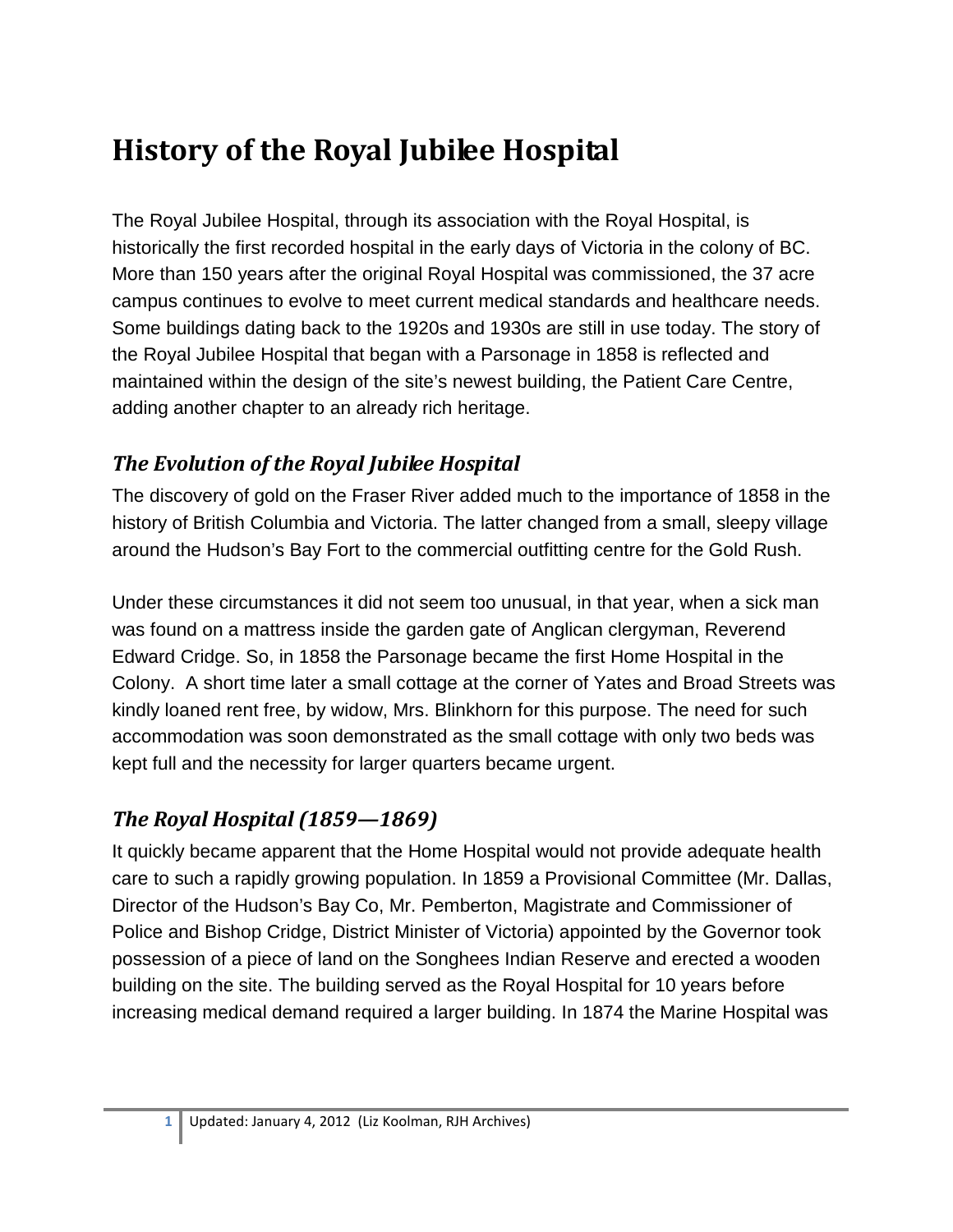built on the same site on the Songhees Reserve, providing care to mariners for nearly 20 years until 1893.

#### *The Female Infirmary (1864-1869)*

By 1868 Mrs. Cridge, the Reverend's wife, seemed to have been the driving force in establishing The Female Aid Association to provide hospital care for females in need and sickness along the lines as those in place at the Royal Hospital. It was in 1862 that the first "bride ship" arrived in Victoria. *The Tynemouth* was followed shortly by the second and the last, *The Robert Lowe*. Two of the girls on the second ship were ill on arrival and later died. This undoubtedly focused attention on the need for female accommodations.

The Directors of the Royal Hospital secured a grant of 150 pounds from the Government for the purpose of building a female ward. Under the patronage of Mrs. (Governor) Douglas, the Women's Association was formed. This small group of women was untiring in their efforts and their reward came on November 24th, 1864, when the cornerstone of the Female Infirmary, at the head of Pandora Street overlooking the city and the harbour, was laid by Mrs. Harris, the wife of the Mayor of Victoria.

In 1869, the Female Infirmary and the Royal Hospital were amalgamated under the name of the Royal Hospital and all patients were accommodated in the institution on Pandora Avenue.

The old Royal Hospital on the Songhees Indian Reserve served to house the mentally ill from 1872-1878 and was known as the Lunatic Asylum. *(source: Royal Jubilee Hospital 1858- 1958, by Dr. Herbert. Murphy) (see also [Eric Martin Pavilion\)](#page-10-0)*

#### *The Provincial Royal Jubilee Hospital*

Victoria solved its most urgent hospital problem – the care of illness amongst the impoverished. However, the growth of the city combined with the steady advance in medical science, during the next two decades, not only made this accommodation inadequate but also made clear the need for hospital care for those who were not impoverished.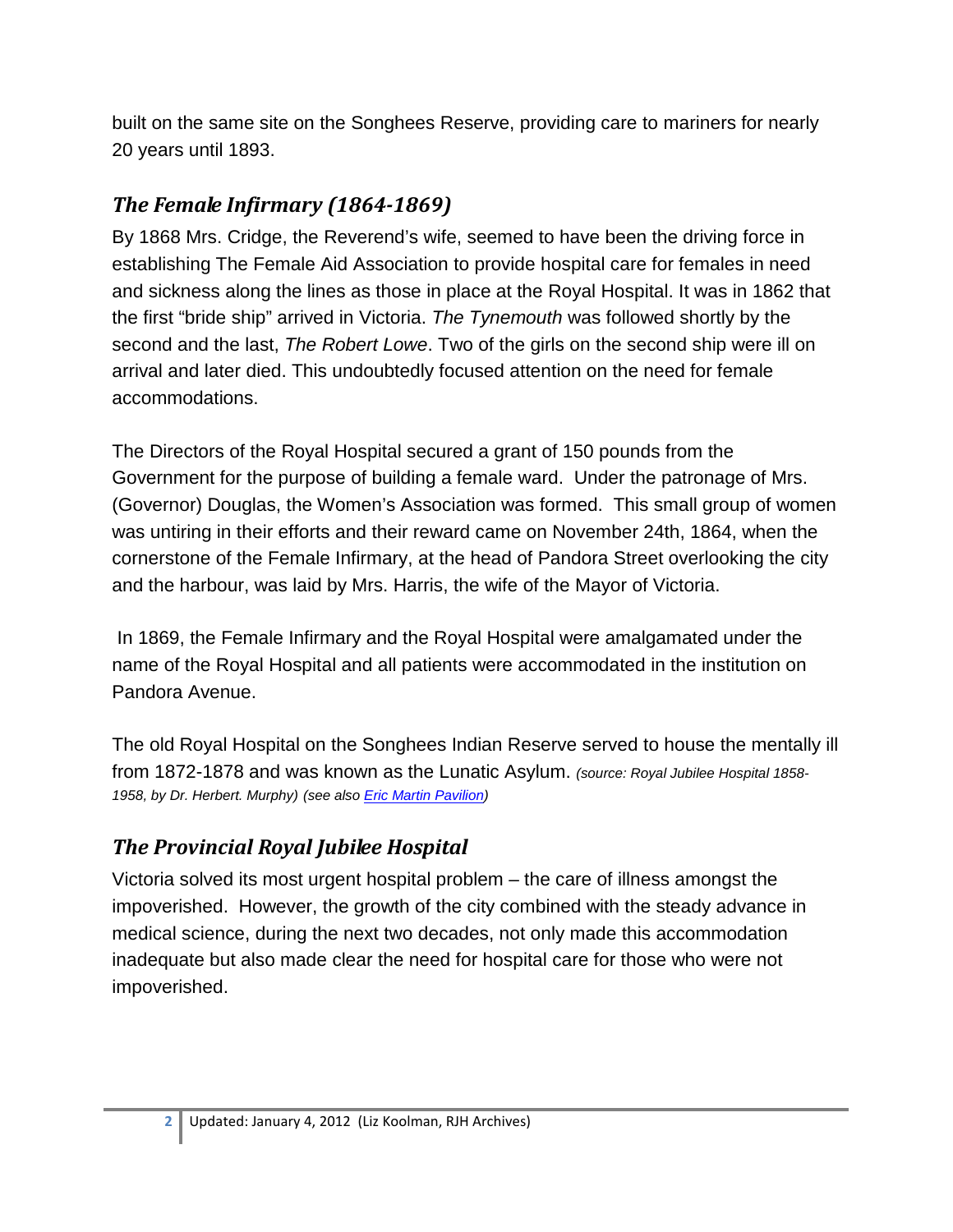It was very natural and fitting that in 1887, when the entire British Empire was planning how best to honour Queen Victoria on the occasion of her approaching Jubilee in 1888, the City of Victoria would give careful thought and consideration to their plans for this great event. A handful of citizens knew that the Royal Hospital was no longer adequate for the rapidly growing City of Victoria and the idea of marking the Jubilee year by building a new and modern hospital seemed generally appealing.

At a meeting of the subscribers to the Royal Hospital, it was decided to "erect a building with all the improvements and accommodations at a cost of about \$40,000." The Provincial Government was consulted and promised a grant of \$20,000, provided that an equal sum was raised by private subscription but with the reservation that the grant would not exceed the amount so donated.

A 19 acre parcel of land was purchased at the corner of Richmond and Bay for \$6,702. The newspaper of the day reported that it was "a desirable site and the price reasonable". *(note: today the RJH site is 37.31 acres)* 

By August of 1888, the Provincial Committee had decided on the main details of the proposed building. It was to be of brick and rubble masonry foundation at a cost not to exceed \$35,000.

Accommodation was to be provided for 100 non-paying patients. Architects' plans were called, and a premium of \$800 was to be paid for the plan selected. These plans were to be unsigned but accompanied by the "motto" for identification.

In January 1888, three sets of plans were selected from those submitted, as worthy of further consideration. These were accompanied by the following "mottoes":

- 1. Fresh Air
- 2. Work and Win
- 3. Theory and Practice

*It is interesting to note that these three "mottoes" reflect the three "pillars" that were used to guide the design and construction of the New Patient Care Centre which opened in 2011:*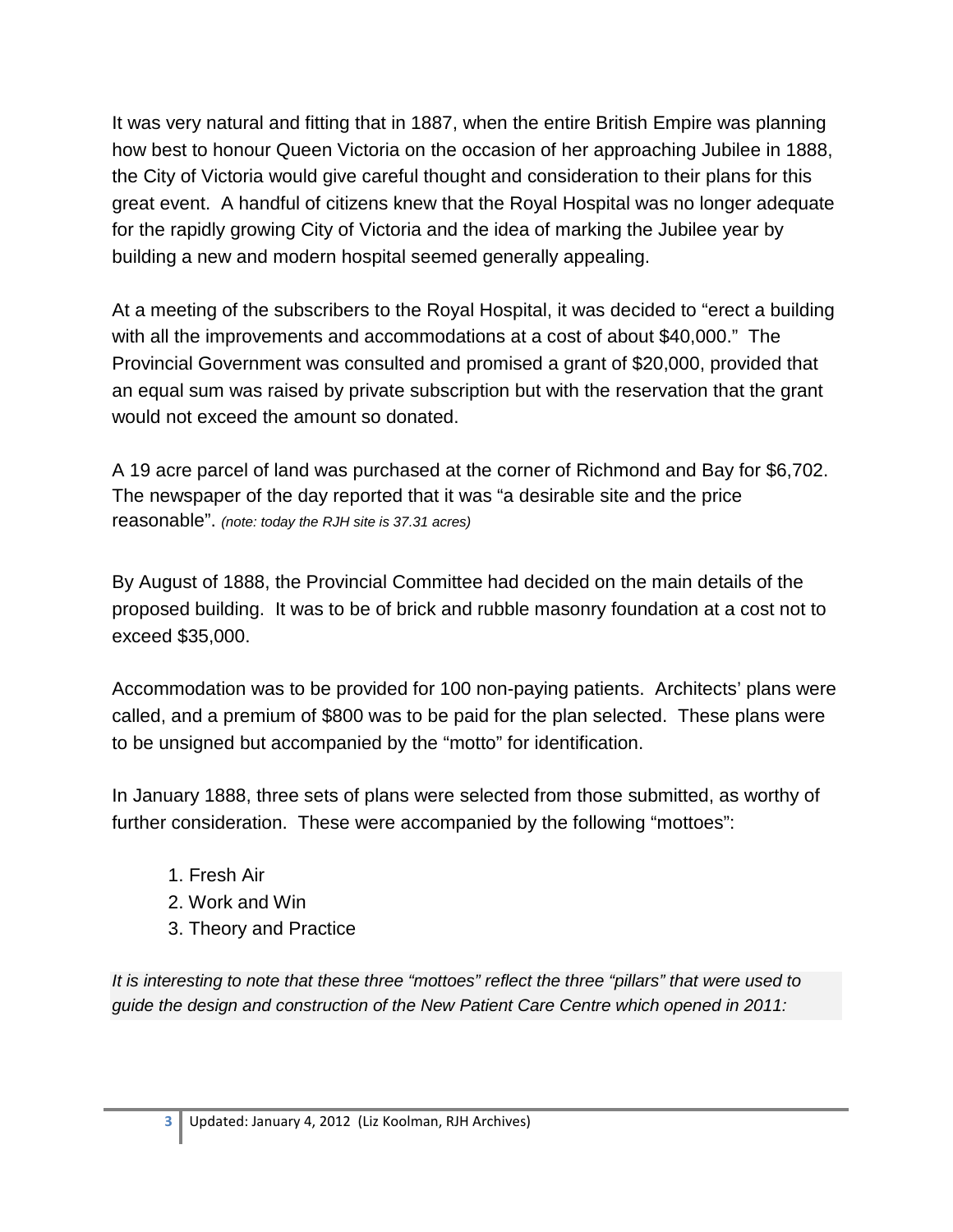- *1. Green Hospital*
- *2. Attractive Workplace*
- *3. Elder Friendly*

The plans for the new Provincial Royal Jubilee Hospital involved three wards, one for male surgical cases, one for medical cases and one all female ward. The design also included plans for an administrative block with the necessary apartments for a resident medical officer, matron, laboratory, accident ward, committee room, kitchen, storerooms and in addition, two separate buildings for infectious diseases. There were also 12 separate smaller wards for paying patients.

The date for completion of the work was set for December 31, 1889, with a penalty of \$100 per week for delay beyond that date. The groundbreaking ceremony occurred on January 6, 1889, and J. Kinsman was appointed Clerk of the Works, receiving \$6 per day for his efforts.

The cornerstone was laid on April 23, 1889, by Mrs. Hugh Nelson (the Lieutenant-Governor's wife) using a special trowel. A copper time capsule was placed under it containing a block plan of the building, Canadian silver currency, one English sovereign, copies of The Colonist, The Standard, and the Times newspapers, as well as a copy of the address of the President of the General Committee, and a list of the names of those serving on the General Committee detailing the circumstances of the day on the parchment.

# *Grand Opening of the New Provincial Royal Jubilee Hospital*

The citizens of Victoria and the province of British Columbia gained access to the hospital on May 20, 1890, following the official Opening Ceremony of the Provincial Royal Jubilee Hospital of Victoria. One of Queen Victoria's sons, Prince Albert, Duke of Connaught (and later Governor General of Canada), officially opened the Hospital. He had arrived in Victoria directly from Japan the day before the ceremony, and had yet to be invited to lead the ceremony prior to landing in Victoria. He graciously accepted the offer, and the following day officially opened the doors of the Hospital.

Following the completion of construction the Hospital was in debt \$15,000 even though construction had been limited to the absolute essentials. Over the next few decades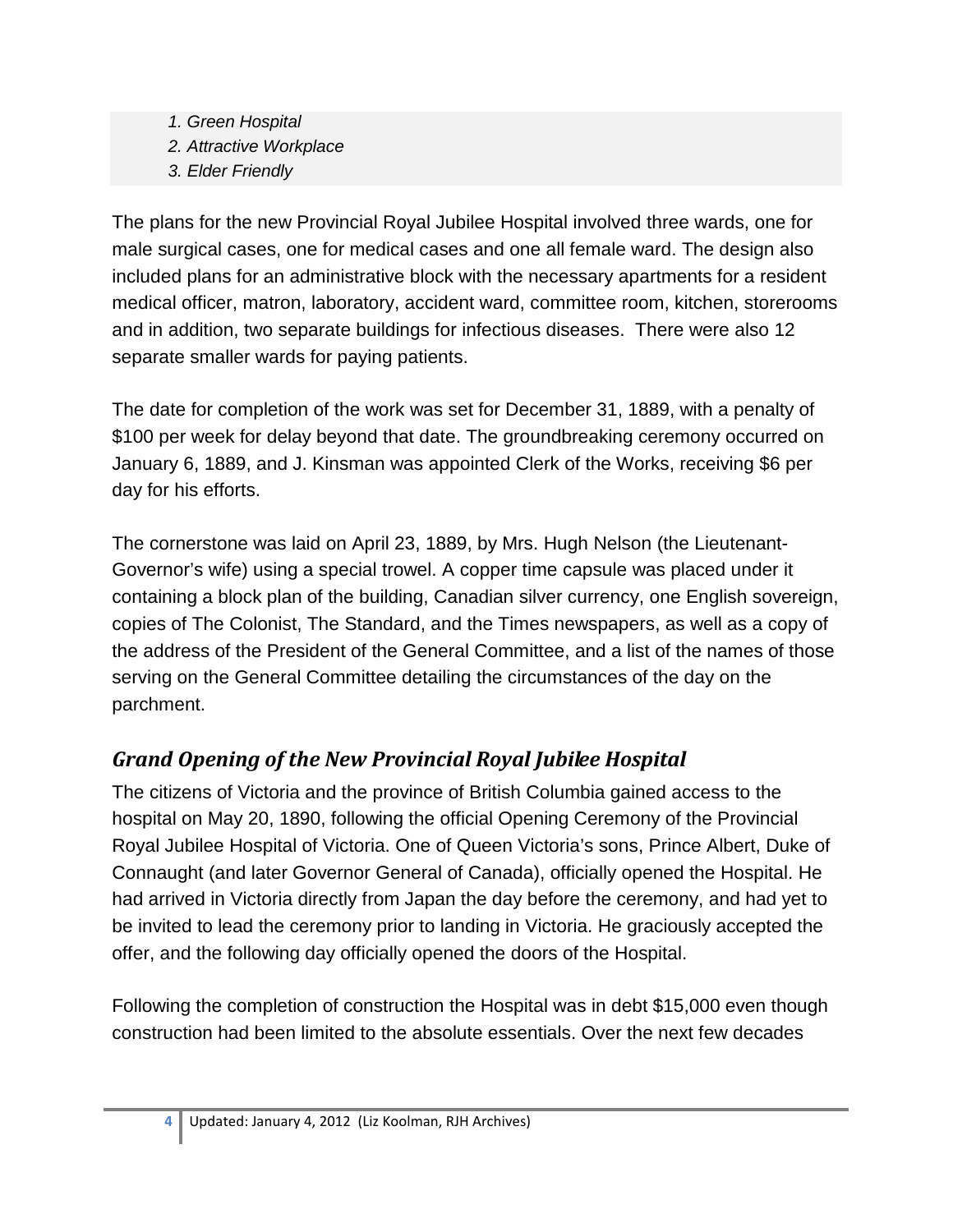many additions and changes were made to the Provincial Royal Jubilee Hospital, significantly altering the function and the set-up of the site.

In 1898, in response to the onset of the Klondike Gold Rush, the Board of Directors ruled that in order to be eligible for free treatment at the hospital, a patient must be a British subject and have been a resident of BC for at least one month.

*"The site of the hospital is well chosen. A few hundred yards back from the Cadboro Bay Road, standing on a fine elevation and commanding a view of the blue straits and the towering peak of old Mount Baker beyond, the hospital posses a situation of rare scenic beauty and sanitary advantage. It is reached by a drive of about two miles over one of the most beautiful roads in Canada and is far enough away from the life and bustle of the city to ensure that quiet which is so necessary to the sick." ~ The Daily Colonist 1889*

## *RJH School of Nursing*

Shortly after the opening of the Provincial Royal Jubilee Hospital there was a common agreement that a training school for nurses needed to be established relatively quickly. Based on the fact that historically the Jubilee was the first hospital in the province it seemed fitting that the Provincial Royal Jubilee Hospital School of Nursing opened its doors to nurses throughout the province on December 16, 1891. The School educated 3247 nurses over 90 years with the first class graduating in 1892 and the last graduating class being in 1983. On April 20, 1920, graduate nurses joined together to form the RJH School of Nursing Alumnae Association, which has been instrumental in such projects as the restoration of the Pemberton Memorial Chapel and the Chapel Garden. A separate group, the Women's Auxiliary came into being in 1924 and has supported the Hospital tremendously over the years, through fundraisers and events. Indeed, the Auxiliary still continues to do so, partly with its Gift Shop in the new Patient Care Centre. The precursor of this group was the Women's Association, formed in 1887 as a fundraising group. The Association, under various names has been instrumental in the purchasing of equipment and furnishing wards throughout the hospital's history.

In July of 1893, Victoria encountered a small pox epidemic, and turned to the Hospital for support. The Hospital acted quickly and offered the city a portion of their grounds in order to erect a new building to quarantine those affected. In 24 hours a new building was constructed, followed by four cottages within the following week, designed to accommodate the infected, and staffed by the employees of the Provincial Royal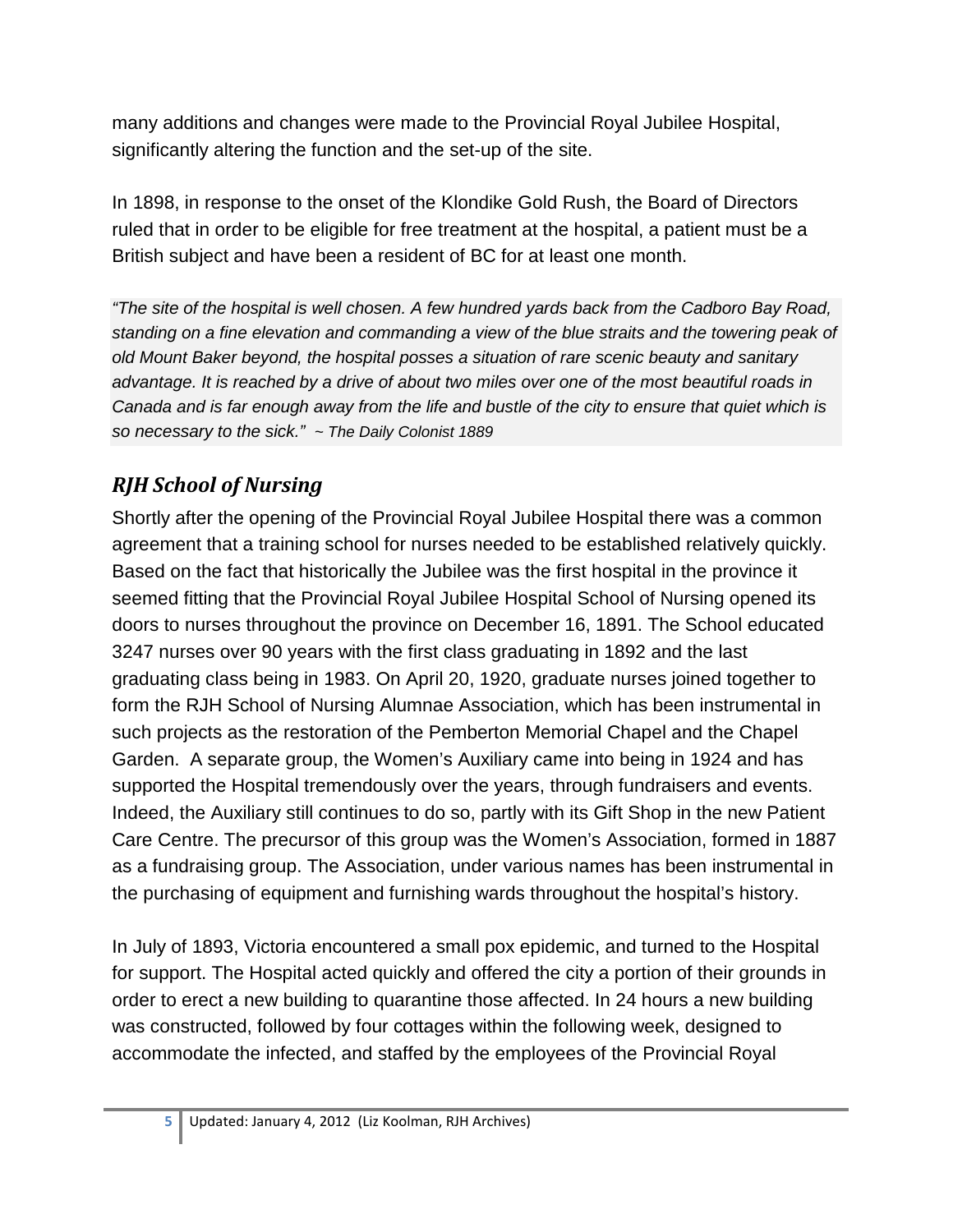Jubilee Hospital. The City of Victoria did not fail to express its appreciation for the hospital's generous assistance during the epidemic, and to show gratitude approved a by-law for \$35,000 for the Jubilee and the mortgage on the property was paid off.

### *Pemberton Operating Room*

In 1894, the late Joseph D. Pemberton donated \$2,000 to the hospital in order to build a specialized maternity ward. A generous personal gift from the widow of J.D. Pemberton, Mrs. Teresa Jane Pemberton, of an additional \$1,500 towards the maternity wing brought the total available funds up to \$3,500.

Following a controversial review, the Board of Directors concluded that the donation was not sufficient for a project so large and instead suggested the money should be used for an alternate project.

Two projects were proposed; one to convert the infectious disease cottage into a maternity school to train nurses in obstetrical care, and one to construct a state-of-theart operating room.

The majority of the medical practitioners at the Provincial Royal Jubilee Hospital felt that a better operating facility was essential in order to adapt to the advances in modern medicine. Surgical operations were changing and growing, increasing the need for adequate operating spaces. Thus, in 1886, after two years of delay and dispute, design and construction began on the Pemberton Memorial Operating Room.

The Operating Room was designed as an octagonal structure with a 12 x 24 foot sterilizing room attached to the back of the operating theater. The plastered and painted walls, mosaic tile floor, and large windows were designed for easy cleaning and disinfection after each surgery.

The cornerstone of the Operating Room was laid on May 15, 1896, and Mrs. Pemberton was presented with a commemorative silver trowel to show appreciation for her generous support and flexibility towards the project.

The building was completed without any electricity, and functioned by kerosene lamplight until electricity was installed throughout the entire hospital in 1897. The addition of the new Pemberton O.R. placed the Provincial Royal Jubilee in a new phase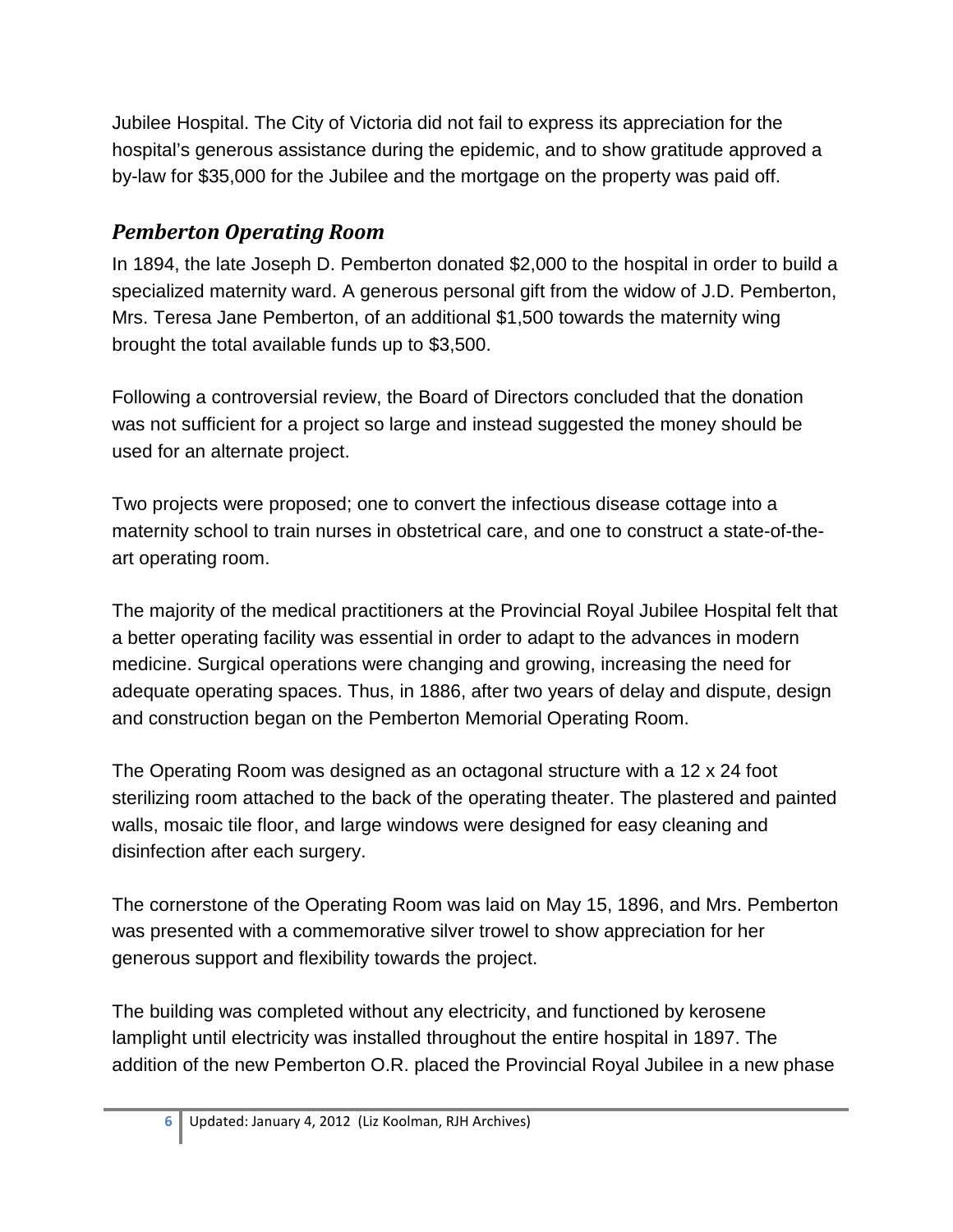of development, and established the Jubilee as the leading surgical hospital in the Province at the time.

As the most expensive hospital in the Dominion of Canada, the newly enhanced Provincial Royal Jubilee was at the forefront of the health care industry, illustrated by the locally built x-ray machine installed just four years after the invention of such machines.

In 1897, the father of modern surgery, Lord Lister, visited the Royal Jubilee and gave a promising review. The following year, possibly based on Lister's recommendations, the first two post-operative recovery rooms in Canada were added to the Pemberton O.R. The Operating Room was used daily for over 30 years, until the East Wing of the hospital was built in 1925 with six new operating rooms, resulting in the old O.R. being converted into offices. In 1982, when the future of the building was threatened, the city responded by declaring the Pemberton O.R., and its anteroom, an official Heritage Site. The structure remains remarkably unaltered from its original functioning state and will be incorporated into the new Heritage Garden at the Patient Care Centre preserving the legacy of the Jubilee.

#### *Pemberton Chapel*

In 1909, Mrs. J. D. Pemberton donated the Pemberton Chapel to the Jubilee as a memorial of her husband. For decades the Chapel functioned as a regular church which held weekly services for patients and staff, as well as being the location of many of the nurse's weddings. However, between 1914 and 1924 the Chapel was used as a Maternity Ward and a Male Convalescent Ward. In 1979 the Chapel was officially recognized as a Heritage building by the City of Victoria although it was closed in the early 1980's for nearly two decades due to safety concerns. In 1995 the RJH School of Nursing Alumnae Association undertook the restoration of the Chapel. With the help of a generous bequest from an Alumnae member and extensive fundraising by the Alumnae, the Chapel was seismically upgraded and reopened in 2003. The Chapel is now open 24 hours a day, providing a quite place of refuge for patients and visitors to the hospital, and a location on the lower level, for the RJH School of Nursing Archives – Museum.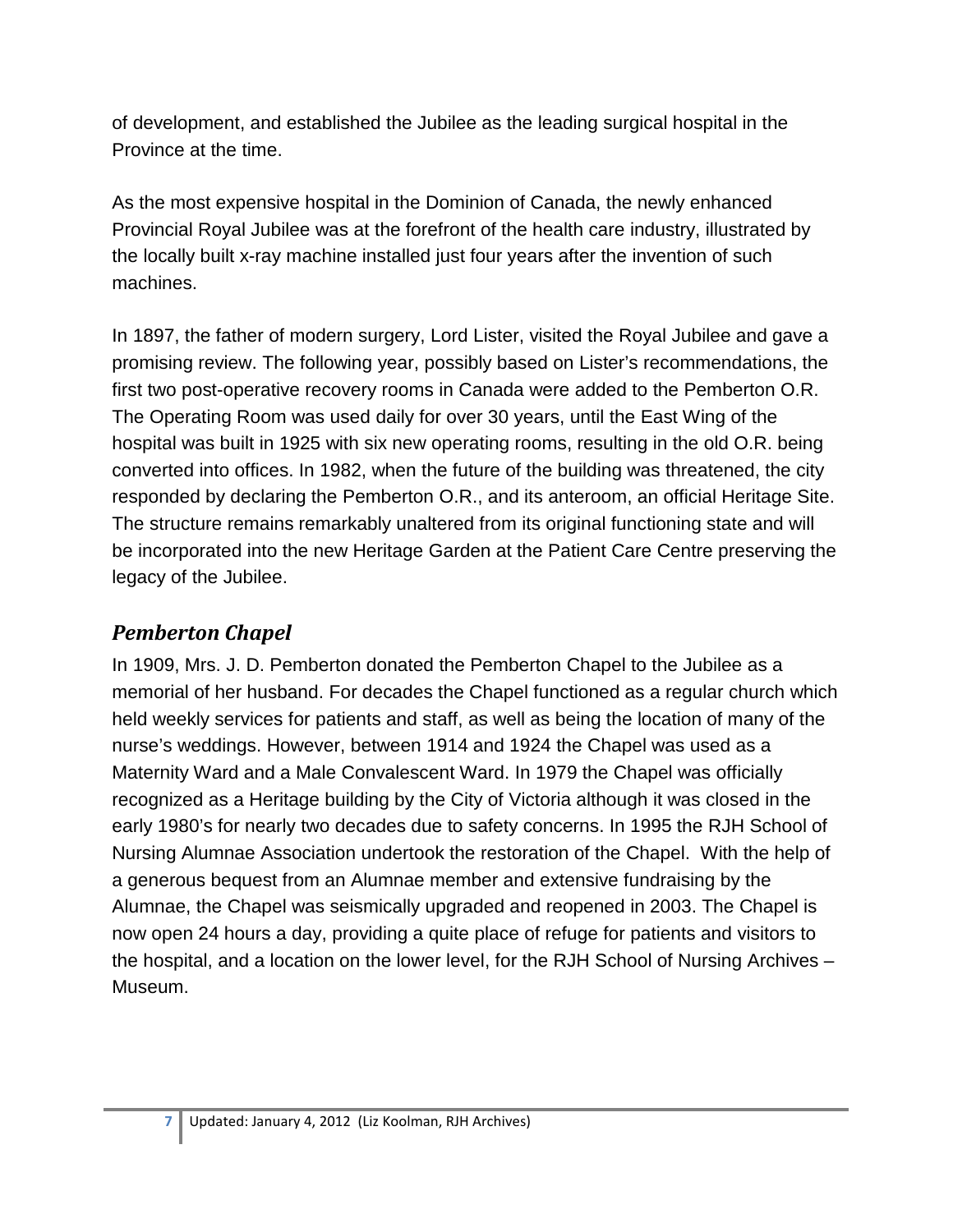#### <span id="page-7-0"></span>*Maternity Ward*

The development of a Maternity Ward at the Royal Jubilee Hospital was a complex task and provides an interesting story. As early as 1898, Dr. J. S. Helmcken began advocating the importance of introducing a maternity division to the Hospital not only for general practice, but to provide practical training for the students at the School of Nursing.

In the following year an anonymous donation to the maternity fund was received, sent only under the name "Bachelor", followed by an additional \$25 received from what appears to be the same donor in 1907. Lord Strathcona donated \$5,000 in 1903 towards the new maternity division, however the Directors felt the time was not opportune, and as had happened with the Pemberton donation eight years earlier, the money was used towards other construction projects.

Apparently no further action took place until 1913 when the Women's Auxiliary gave \$4,000 to the maternity ward fund, and the Victoria Branch of the Council of Women lent their support for the cause. The Great War was well underway in 1915, and resulted in a surplus of enlisted families coming to Victoria, greatly increasing the need for a proper maternity ward. Because of this, the Women's Auxiliary stepped forward and offered to convert a recovery ward into a maternity ward and defray all costs. On May 26, 1916, the ward was officially opened and the first birth was recorded the following day. This served as the maternity ward until 1925 when the East Wing was opened, designating the 4th floor with 32 beds as the new maternity wing. For 21 years this sufficed, until in 1946 a modern, fully equipped ward was constructed containing 90 beds at a cost of \$380,000 – the Richmond Pavilion.

The Strathcona addition was constructed in 1904 (total cost of \$12,812) to accommodate paying patients in 11 private rooms, and was later used as the Children's' Ward based on its exceptional construction.

The first designated Children's' Ward was built in 1906 for \$5,900, but was not opened for service until 1908 because although there was a need for more staff, accommodation was not available for these additional nurses.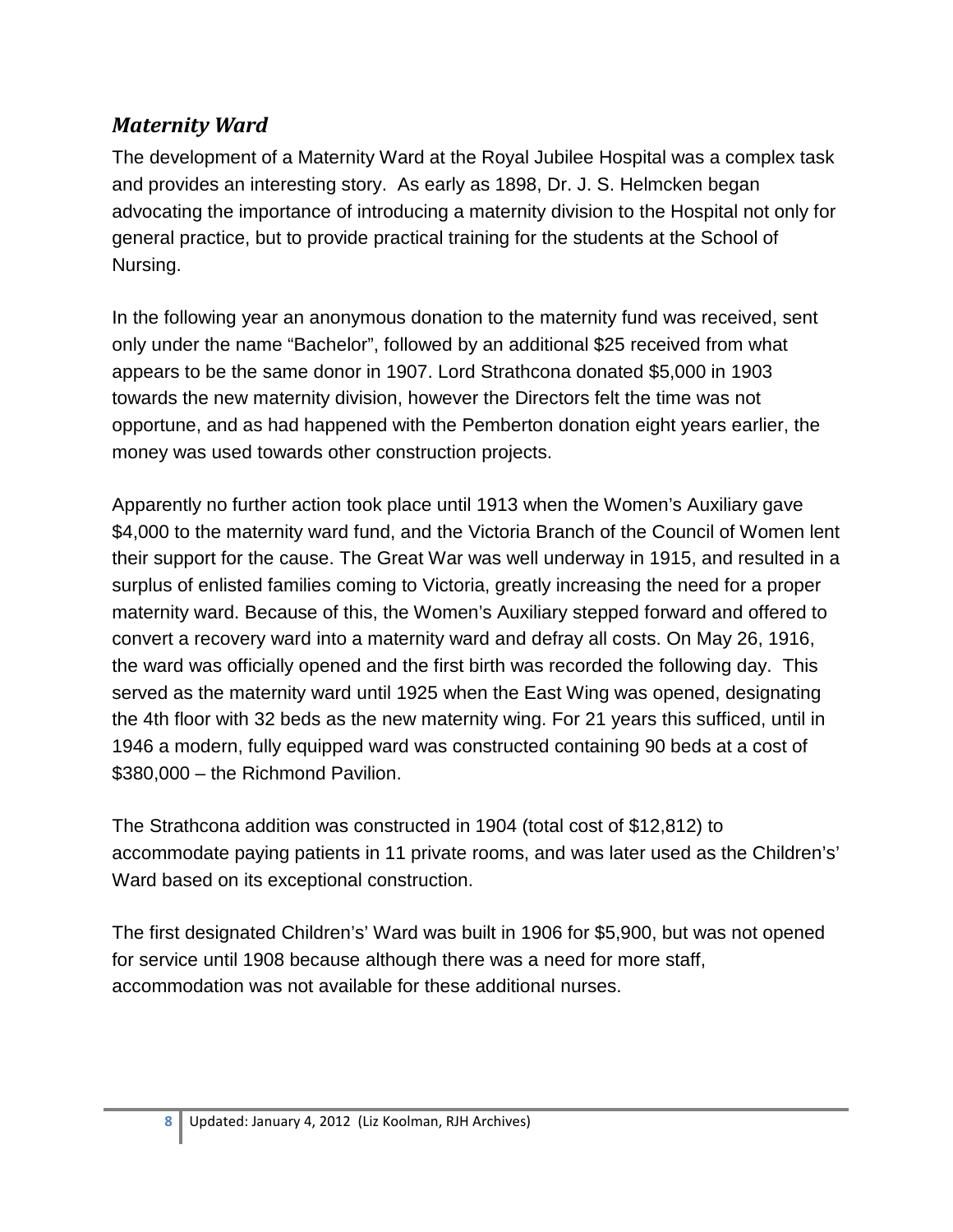A house near the hospital had been rented to accommodate nurses temporarily, but it was evident that a new Nurses' Residence was sorely needed. Plans for the home were drawn up containing 30 bedrooms, six bathrooms, one large sitting-room, a large study, a small reception and a small kitchen. The Residence was opened on January 5 1909, with an addition added in 1912. This wooden building was later the Intern's Residence as well as the Pay Office. It was located at the south side of the property and was built by Parfitt Brothers Construction Company.

By 1913, the need for further general accommodation was recognized and great interest and financial backing was shown to support this. The Women's Auxiliary collected \$110,000, the Directors raised another \$100,563, and Oak Bay Municipality gave \$10,000. The City of Victoria then passed a By-law to give the hospital \$225,000 and the Provincial Government contributed \$150,000. It seemed like the new wing was guaranteed, however due to the impacts of the First World War, construction was postponed.

The plans were re-opened in 1919 and by 1925 the five-storied, 175 bed addition to the hospital was complete. The addition cost approximately \$500,000 and was made up of 34 private wards, a maternity section of 32 beds, and six operating rooms. The Great Depression led to an even greater need for hospital beds, and yet again the Royal Jubilee underwent construction. On November 27, 1941 the grand opening of the Central Block provided 59 more beds in a 4 storey building. In 1940 "Provincial" was dropped from the hospital name.

The increased size of the hospital resulted in a growing need for staff, and in turn, more staff accommodation. The new Nurses' Home was aimed at providing the staff with an excellent place to live, learn and relax. The Home's purpose was to educate the students with clinical benefits such as classrooms and laboratories, as well as lecture rooms and a clinical library. The Home also provided the staff with recreational amenities such as a hobby room, a fiction library, and a multi-purpose reception area for functions such as student dances, capping ceremonies, and amateur plays. The Residence was opened on February 14, 1930, and accommodated 209 nurses for a total cost of \$176,825.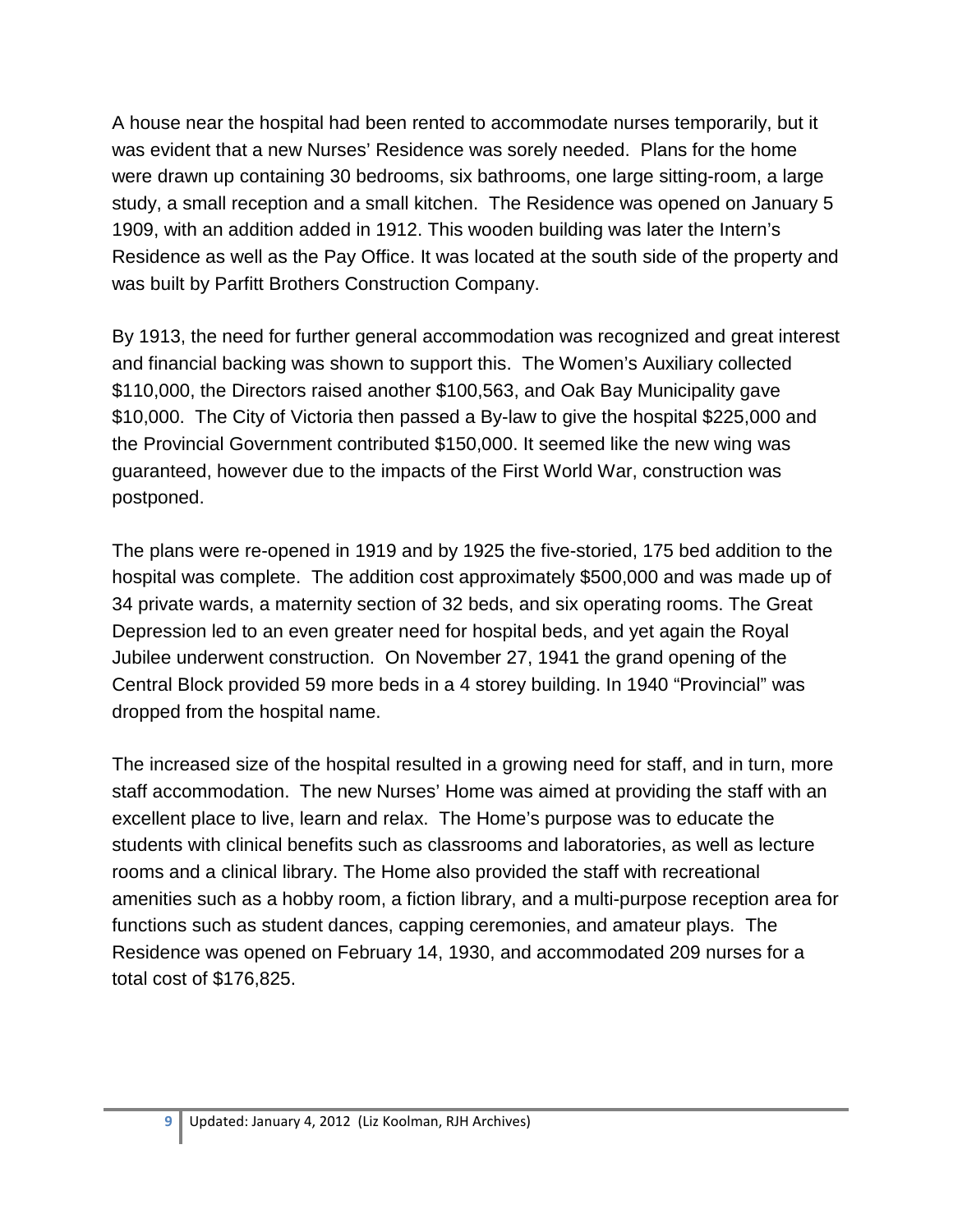#### *Memorial Pavilion*

In 1974 Veterans Affairs Canada and the BC Ministry of Health went into partnership to provide health services to Veterans in residential care. At that time the Veterans' Memorial Pavilion or DVA (Department of Veterans' Affairs) Hospital as it was originally known,) was transferred to the Provincial Government, forming the basis of the Priority Access Beds program.

June 1992, the Tillicum and Veterans Care Society announced funding for 115 Priority Access Beds at a new facility to be called The Lodge at Broadmead, replacing beds to be closed at Veterans' Memorial Pavilion. The Lodge at Broadmead opened in April 1995. All Veterans from the Memorial Pavilion were moved to the new facility.

*Source[: Broadmead Care Society](http://www.broadmeadcare.com/web/history)*

## *RJH Site Renewal*

In the early 1960s discussions took place about replacing RJH facilities that were built in the late 1890s and early 1900s. The building program began in 1962 with the addition of inpatient units, a cancer clinic, and x-ray department and operating rooms in the new Royal West wing. The second phase was to occur in the 1970s and was to replace crowded diagnostic and treatment services. And the third phase was to replace nursing units built in the 1920s and 1930s. All this was to happen by the end of the 1980s; however there were many delays along the way.

The first delay was the result of the need to replace St. Joseph's Hospital with the new Victoria General Hospital which opened in June 1983. The second postponement was due to indecision around how to best create an effective and cost efficient health facility and in 1982 a decision was made to completely replace the existing RJH. The funding was not available at the time, so the project was placed "on hold". However, certain areas of RJH were in terrible condition and needed replacement: the Royal Block Addition was built in 1984, the Emergency Department was renovated in 1985, the Cancer Clinic was built in 1987 and the new food services building opened in 1988.

During the 1990s, a "master plan" for the RJH site was developed and altered several times. In 1996, the government announced the funding for a redevelopment at the RJH, and the Minister of Health and Minister Responsible for Seniors broke ground on the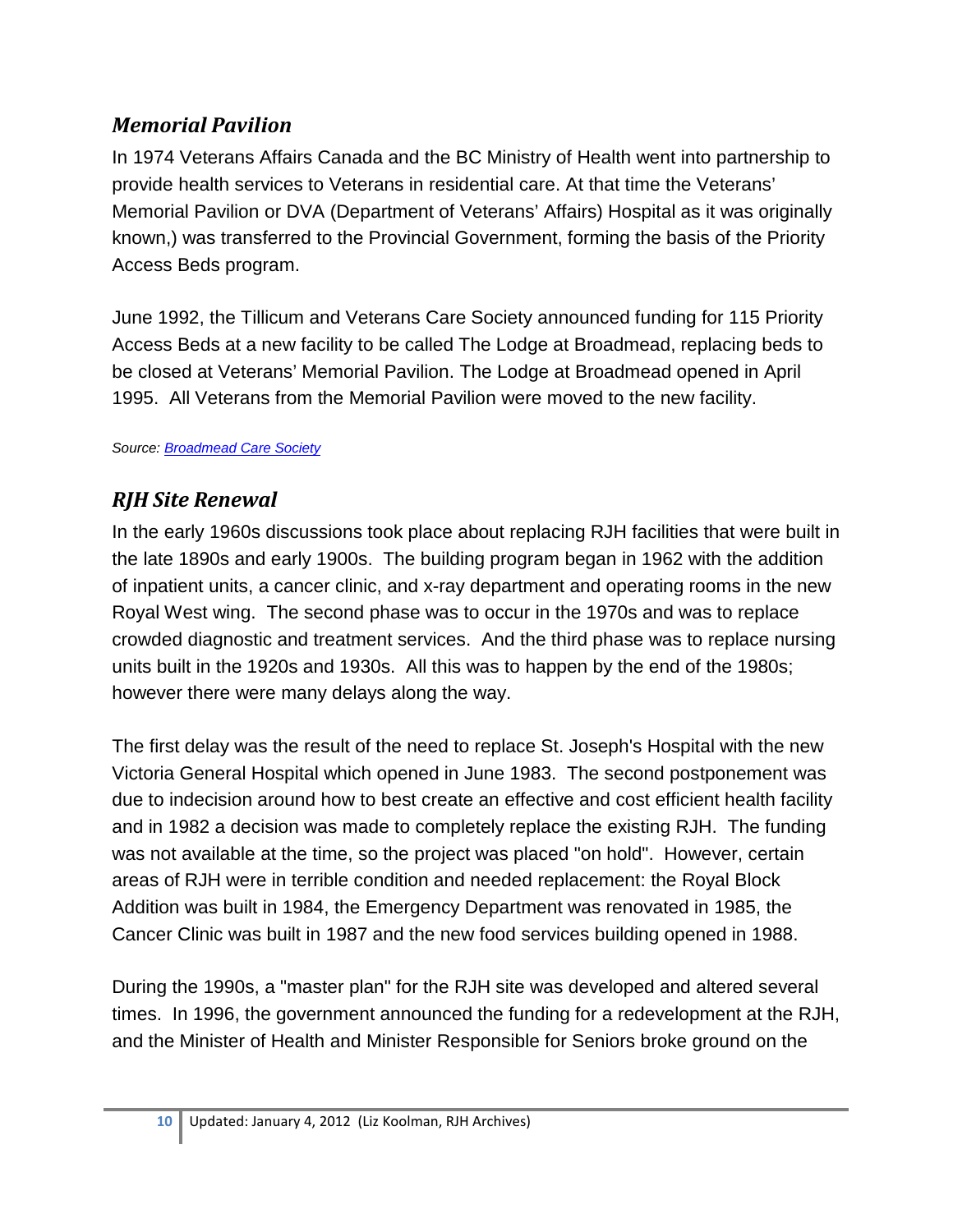project in June 1997. The redevelopment encompassed the building of the new Diagnostic and Treatment Centre only. *(see [Diagnostic & Treatment Centre\)](#page-11-0)* 

#### <span id="page-10-0"></span>*Eric Martin Pavilion*

B.C. has dealt with sporadic crises about mental health facilities for most of its history. So many prospectors broke down during the 1858-9 Gold Rush stampede through Victoria to the Caribou that arrangements were made to care for them in California.

That didn't last long. Within a few years they had to house mental patients in the Victoria jail. That consisted of 12 cells in a log cabin, already overcrowded. So the milder cases were moved to the Royal Hospital, a quarantine facility also known as "The Pest House," on the Songhees Reserve. It was later converted to a provincial asylum, B.C.'s first, and opened in 1872 with seven patients. Four years later there were so many [patients] that they moved the hospital to the north bank of the Fraser River, on the site of what would become Woodlands School. By the turn of the century 10 wards and a cottage held 310 patients.

The government's next move was to buy 1,000 acres at the junction of the Coquitlam and Fraser rivers and start work on what was to become Essondale, a big new hospital for the mentally ill. By the First World War, more than 900 patients were housed there. Meanwhile, in the Colquitz part of Saanich, the government opened the Provincial Home for the Criminally Insane, the first forensic psychiatric facility.

There was more building, but by the end of the Second World War there were 4,100 overcrowded mental patients. A post-war push on improving treatment brought new buildings at the Woodlands School, which eventually reached 1,182 beds, and the farming out of patients to other facilities all over B.C.

By the early 1950s, with 4,600 patients residing in mental health facilities, most forms of physical restraint were abolished and alcoholics were admitted for treatment. Unlocked wards were not uncommon.

Work on providing for mentally disabled children intensified through that era. When the Eric Martin Institute opened in 1970, a search and rescue helicopter ferried 25 of them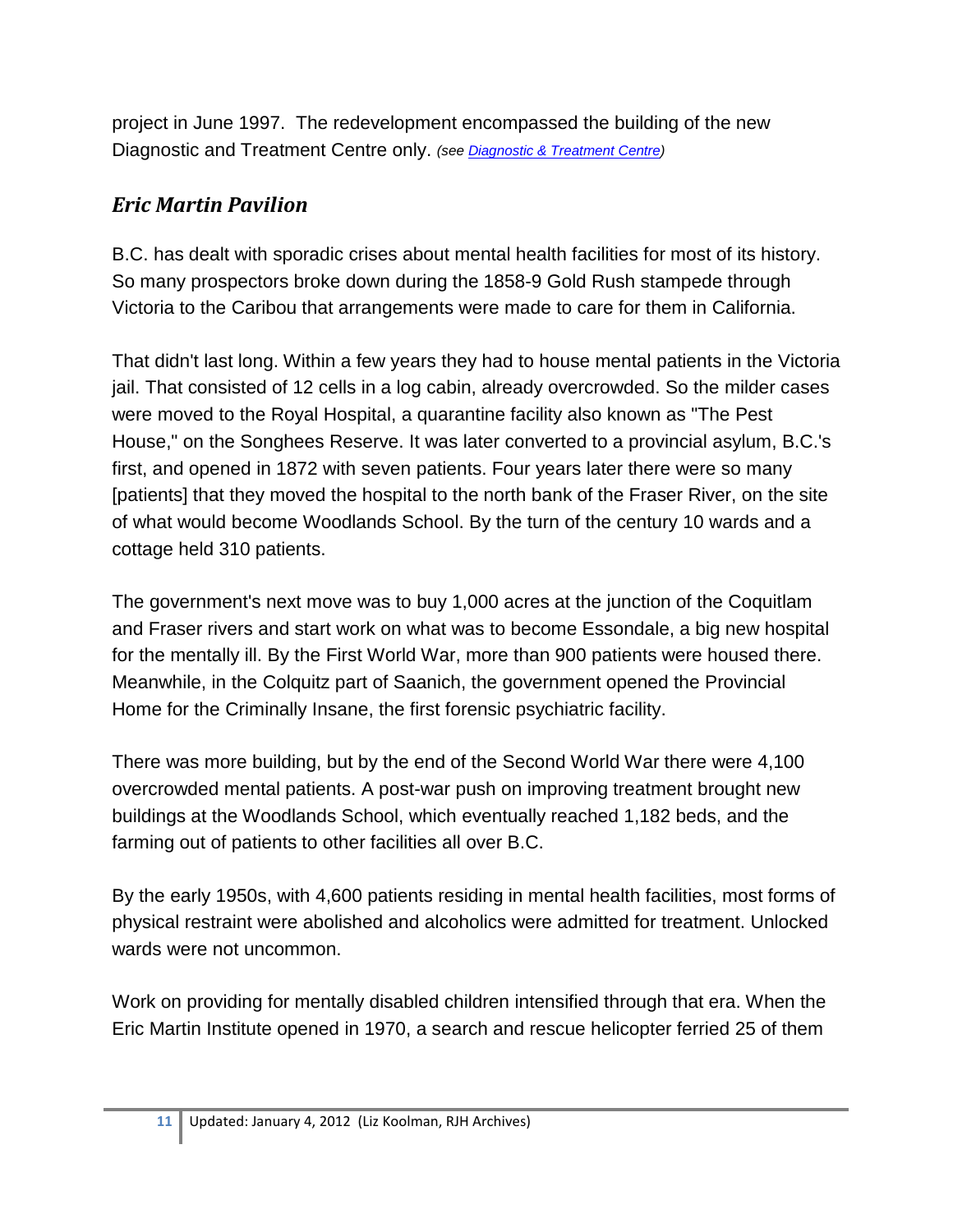from Woodlands School to EMI, while construction of Glendale Lodge in Saanich was underway.

*Source: Times Colonist (Victoria) - [CanWest MediaWorks Publications Inc.](http://www.canada.com/victoriatimescolonist/news/story.html?id=ddedcd93-6113-41d8-a3a5-d484321c19f3)*

#### <span id="page-11-0"></span>*Diagnostic & Treatment Centre*

The Diagnostic & Treatment Centre is a 34,700 square metre facility that includes outpatient clinics, diagnostic testing, laboratory and pharmacy, surgical services, intensive care, cardiac services, emergency services, administration, materiel management and a morgue. Blasting, drilling and excavation were completed in 1998, construction was underway by June 1999 and the facility opened in April 2002. The project budget was \$116,000,000.

# *The Royal Jubilee Hospital Patient Care Centre*

In order to meet the demanding healthcare needs and replace some of the older buildings at the Royal Jubilee, the proposal for a new \$348.6 million Patient Care Centre was approved in 2007. On April 9, 2009, 120 years after the original cornerstone of the Royal Jubilee Hospital was laid, the new cornerstone for the Patient Care Centre was unveiled. A commemorative ceremony was held to celebrate the past and the future of the Royal Jubilee, as well as to reveal the new RJH Time Capsule.

In 2011, the new state-of-the-art facility was opened with the goal of providing the best possible care for patients, staff, and visitors. The 500-bed Patient Care Centre encompasses what it means to be an innovative, adaptable hospital, ensuring support is provided to those who need it now, as well as in the future.

#### *Old Town Deconstruction*

In October 2011, deconstruction began on four major buildings on the Royal Jubilee Hospital site. These buildings were Centre Block, East Block, South Block and the old Emergency Building. The first phase of deconstruction involved the removal of hazardous materials (including asbestos) from the buildings. This process took a number of months and many old fixtures and architectural elements were preserved by the Victoria Hospital Foundation. In Spring 2012, physical deconstruction of the structures began.